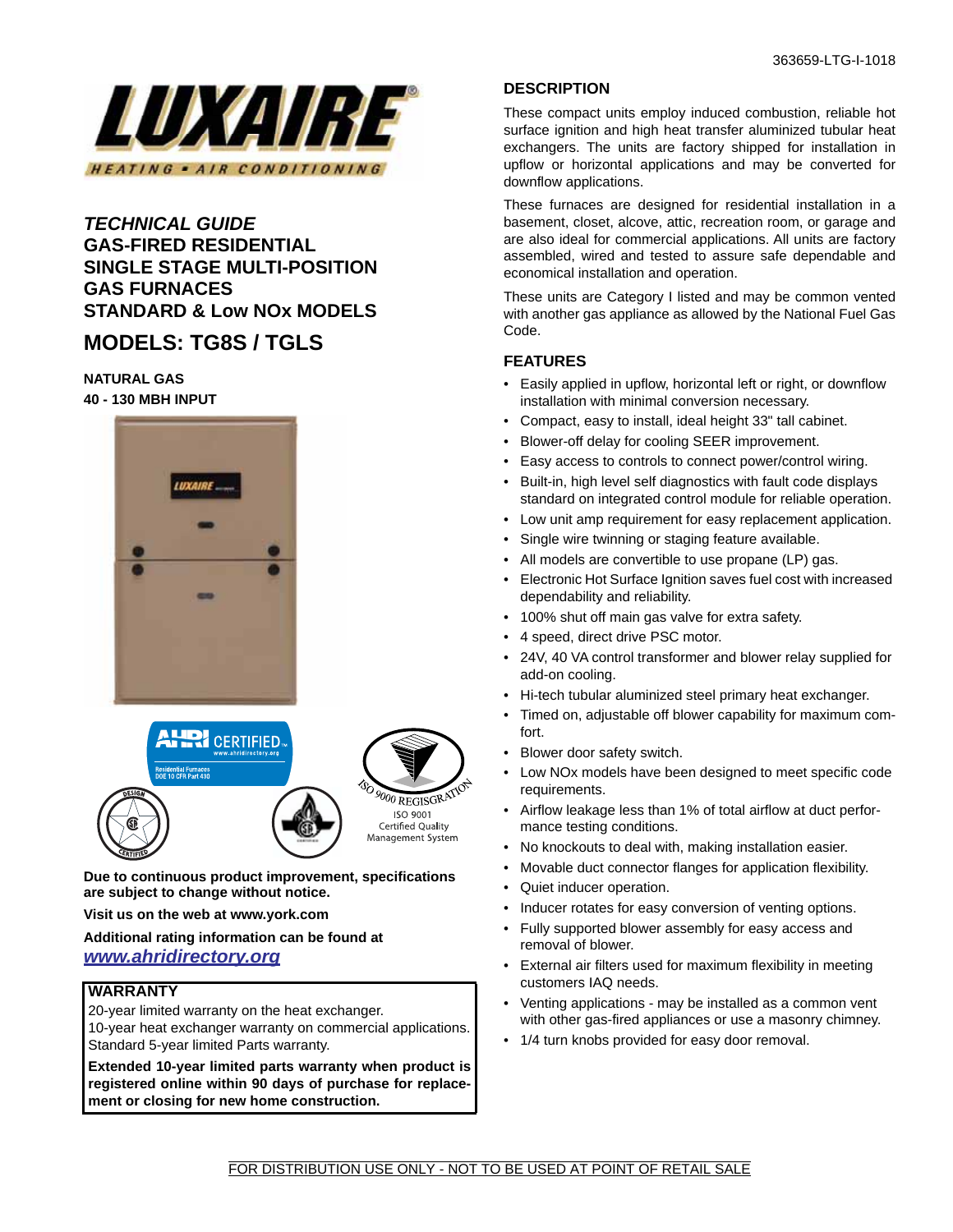#### 363659-LTG-I-1018



#### **Cabinet and Duct Dimensions**

| <b>Models</b>      | <b>Nominal</b>              | <b>Cabinet</b><br><b>Size</b> | <b>Cabinet Dimensions (Inches)</b> | Approximate<br><b>Operating Weights</b> |      |     |
|--------------------|-----------------------------|-------------------------------|------------------------------------|-----------------------------------------|------|-----|
|                    | $CFM$ (m <sup>3</sup> /min) |                               | A                                  | в                                       | C    | Lbs |
| TG(8,L)S040A08MP11 | 800                         | A                             | 141/2                              | 13 3/8                                  | 10.3 | 89  |
| TG(8,L)S060A10MP11 | 1000                        | A                             | 141/2                              | 13 3/8                                  | 10.3 | 91  |
| TG(8,L)S060A12MP11 | 1200                        | A                             | 141/2                              | 13 3/8                                  | 10.3 | 94  |
| TG(8,L)S080B12MP11 | 1200                        | B                             | 171/2                              | 16 3/8                                  | 11.8 | 103 |
| TG(8,L)S080C16MP11 | 1600                        | C                             | 21                                 | 19 7/8                                  | 13.6 | 114 |
| TG(8,L)S080C22MP11 | 2200                        | С                             | 21                                 | 19 7/8                                  | 13.6 | 119 |
| TG(8,L)S100B12MP11 | 1200                        | B                             | 171/2                              | 16 3/8                                  | 11.8 | 108 |
| TG(8,L)S100C16MP11 | 1600                        | C                             | 21                                 | 19 7/8                                  | 13.6 | 118 |
| TG(8,L)S100C20MP11 | 2000                        | C                             | 21                                 | 19 7/8                                  | 13.6 | 122 |
| TG8S120C16MP11     | 1600                        | C                             | 21                                 | 19 7/8                                  | 15.8 | 123 |
| TG(8,L)S120C20MP11 | 2000                        | C                             | 21                                 | 197/8                                   | 15.8 | 129 |
| TG8S130D20MP11     | 2000                        | D                             | 241/2                              | 23 3/8                                  | 17.5 | 135 |

#### **Ratings & Physical / Electrical Data**

| <b>Models</b>      | Input      | Output   AFUE |      | Air Temp.<br><b>Rise</b> | Max. Outlet<br>Air Temp |     | <b>Blower</b> | <b>Blower</b><br><b>Size</b> | Recommended<br>Fuse or Circuit   Total Unit<br><b>Breaker Amps</b> | Amps | <b>Gas Pipe</b><br>Connection,<br><b>NPT</b> |  |
|--------------------|------------|---------------|------|--------------------------|-------------------------|-----|---------------|------------------------------|--------------------------------------------------------------------|------|----------------------------------------------|--|
|                    | <b>MBH</b> | <b>MBH</b>    | %    | °F                       | °F                      | HP  |               | Amps   Inches                | Amps                                                               |      |                                              |  |
| TG(8,L)S040A08MP11 | 40         | 32            | 80.0 | 25-55                    | 190                     | 1/5 | 2.1           | $9 \times 8$                 | 15                                                                 | 3.9  | 1/2"                                         |  |
| TG(8,L)S060A10MP11 | 60         | 48            | 80.0 | 25-55                    | 190                     | 1/3 | 3.8           | $9 \times 8$                 | 15                                                                 | 5.6  | 1/2"                                         |  |
| TG(8,L)S060A12MP11 | 60         | 48            | 80.0 | $30 - 60$                | 190                     | 1/3 | 4.8           | $11 \times 8$                | 15                                                                 | 6.6  | 1/2"                                         |  |
| TG(8,L)S080B12MP11 | 80         | 64            | 80.0 | 35-65                    | 190                     | 1/3 | 4.8           | $11 \times 8$                | 15                                                                 | 7.1  | 1/2"                                         |  |
| TG(8,L)S080C16MP11 | 80         | 64            | 80.0 | $25 - 55$                | 190                     | 1/2 | 7.0           | $11 \times 10$               | 15                                                                 | 9.3  | 1/2"                                         |  |
| TG(8,L)S080C22MP11 | 80         | 64            | 80.0 | 25-55                    | 190                     |     | 14.1          | $11 \times 11$               | 20                                                                 | 16.4 | 1/2"                                         |  |
| TG(8,L)S100B12MP11 | 100        | 80            | 80.0 | 40-70                    | 190                     | 1/3 | 4.8           | $9 \times 8$                 | 15                                                                 | 7.1  | 1/2"                                         |  |
| TG(8,L)S100C16MP11 | 100        | 80            | 80.0 | $35 - 65$                | 190                     | 1/2 | 7.0           | $11 \times 10$               | 15                                                                 | 9.3  | 1/2"                                         |  |
| TG(8,L)S100C20MP11 | 100        | 80            | 80.0 | $25 - 55$                | 190                     |     | 14.1          | $11 \times 11$               | 20                                                                 | 16.4 | 1/2"                                         |  |
| TG8S120C16MP11     | 120        | 96            | 80.0 | 40-70                    | 190                     | 1/2 | 7.0           | $11 \times 10$               | 15                                                                 | 9.2  | 1/2"                                         |  |
| TG(8,L)S120C20MP11 | 120        | 96            | 80.0 | $30 - 60$                | 190                     |     | 14.1          | $11 \times 11$               | 20                                                                 | 16.3 | 1/2"                                         |  |
| TG8S130D20MP11     | 130        | 104           | 80.0 | $35 - 65$                | 190                     |     | 14.1          | $11 \times 11$               | 20                                                                 | 16.3 | 1/2"                                         |  |

Nominal external static pressure is 0.50" w.c. at furnace outlet ahead of cooling coils.

Annual Fuel Utilization Efficiency (AFUE) numbers are determined in accordance with DOE Test procedures.

Wire size and over current protection must comply with the National Electrical Code (NFPA-70-latest edition) and all local codes.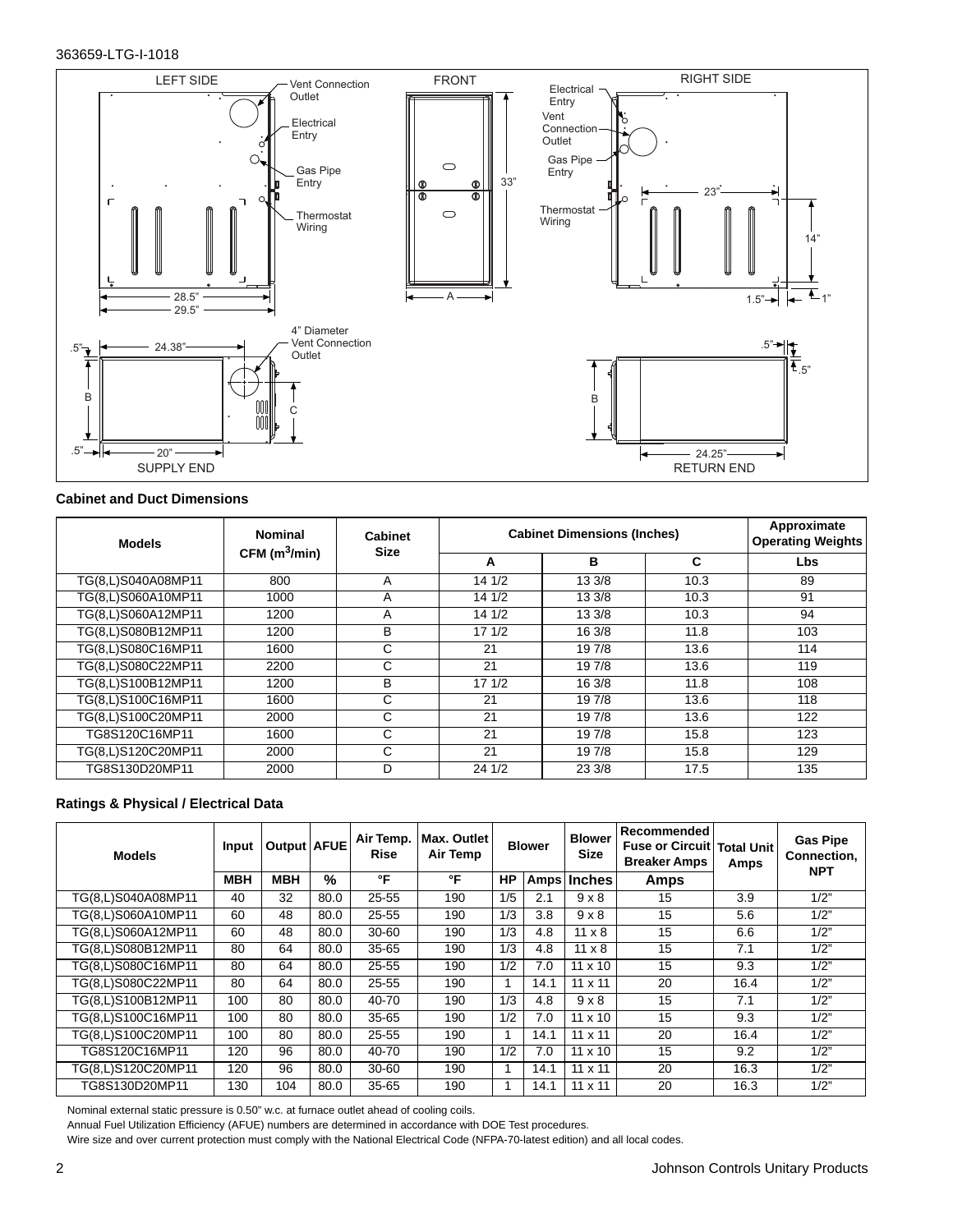#### **HORIZONTAL SIDEWALL VENTING**

For applications where vertical venting is not possible, the only approved method of horizontal venting is the use of an auxiliary power vent. Auxiliary power venters must be approved by CSA, UL, or other recognized safety agencies. Follow all application and installation details provided by the manufacturer of the power vent.

#### **FILTER PERFORMANCE**

The airflow capacity data published in the "Blower Performance" tables shown represents blower performance WITH-OUT filters.

All applications of these furnaces require the use of field installed air filters. All filter media and mounting hardware or provisions must be field installed external to the furnace cabinet. DO NOT attempt to install any filters inside the furnace.

*Single side return above 1800 CFM is approved as long as the filter velocity does not exceed filter manufacturer's recommendation and a transition is used to allow use on a 20x25 filter.*

#### **Recommended Filter Sizes**

| <b>CFM</b> | <b>Cabinet</b><br><b>Size</b> | Side<br>(in)   | <b>Bottom</b><br>(in) |
|------------|-------------------------------|----------------|-----------------------|
| 800        | A                             | 16 x 25        | 14 x 25               |
| 1000       | А                             | 16 x 25        | 14 x 25               |
| 1200       | A                             | 16 x 25        | 14 x 25               |
| 1200       | в                             | 16 x 25        | $16 \times 25$        |
| 1600       | в                             | 16 x 25        | 16 x 25               |
| 1600       | C                             | $16 \times 25$ | $20 \times 25$        |
| 2000       | C                             | $(2)$ 16 x 25  | $20 \times 25$        |
| 2200       | C                             | $(2)$ 16 x 25  | $20 \times 25$        |
| 2000       |                               | $(2)$ 16 x 25  | 22 x 25               |

1. Air velocity through throwaway type filters may not exceed 300 feet per minute (91.4 m/min). All velocities over this require the use of high velocity filters.

2. Do not exceed 1800 CFM using a single side return and a 16x25 filter. For CFM greater than 1800, you may use two side returns or one side and the bottom or one return with a transition to allow use of a 20x25 filter.

#### **Unit Clearances to Combustibles (All dimensions in inches, and all surfaces identified with the unit in an upflow configuration)**

| Application       | Top | <b>Front</b> | Rear | Left<br>Side | Right<br><b>Side</b> | <b>Flue</b> | Floor/<br><b>Bottom</b> | <b>Closet</b> | Alcove | Attic | Line<br><b>Contact</b> |
|-------------------|-----|--------------|------|--------------|----------------------|-------------|-------------------------|---------------|--------|-------|------------------------|
| Upflow            |     | 6            |      | 0            | 3                    | 6           | Combustible             | Yes           | Yes    | Yes   | No                     |
| Upflow B-Vent     |     | 3            |      | 0            |                      |             | Combustible             | Yes           | Yes    | Yes   | No                     |
| Downflow          |     | 6            |      | 0            | 3                    | 6           |                         | Yes           | Yes    | Yes   | No                     |
| Downflow B-Vent   |     | 3            |      | 0            | 0                    |             |                         | Yes           | Yes    | Yes   | No                     |
| Horizontal        |     | 6            |      | 0            | 3                    | 6           | Combustible             | No            | Yes    | Yes   | Yes <sup>2</sup>       |
| Horizontal B-Vent |     | 3            | 0    | 0            | 0                    |             | Combustible             | No            | Yes    | Yes   | Yes <sup>2</sup>       |

1. Special floor base or air conditioning coil required for use on combustible floor.

2. Line contact only permitted between lines formed by the intersection of the rear panel and side panel (top in horizontal position) of the furnace jacket and building joists, studs or framing.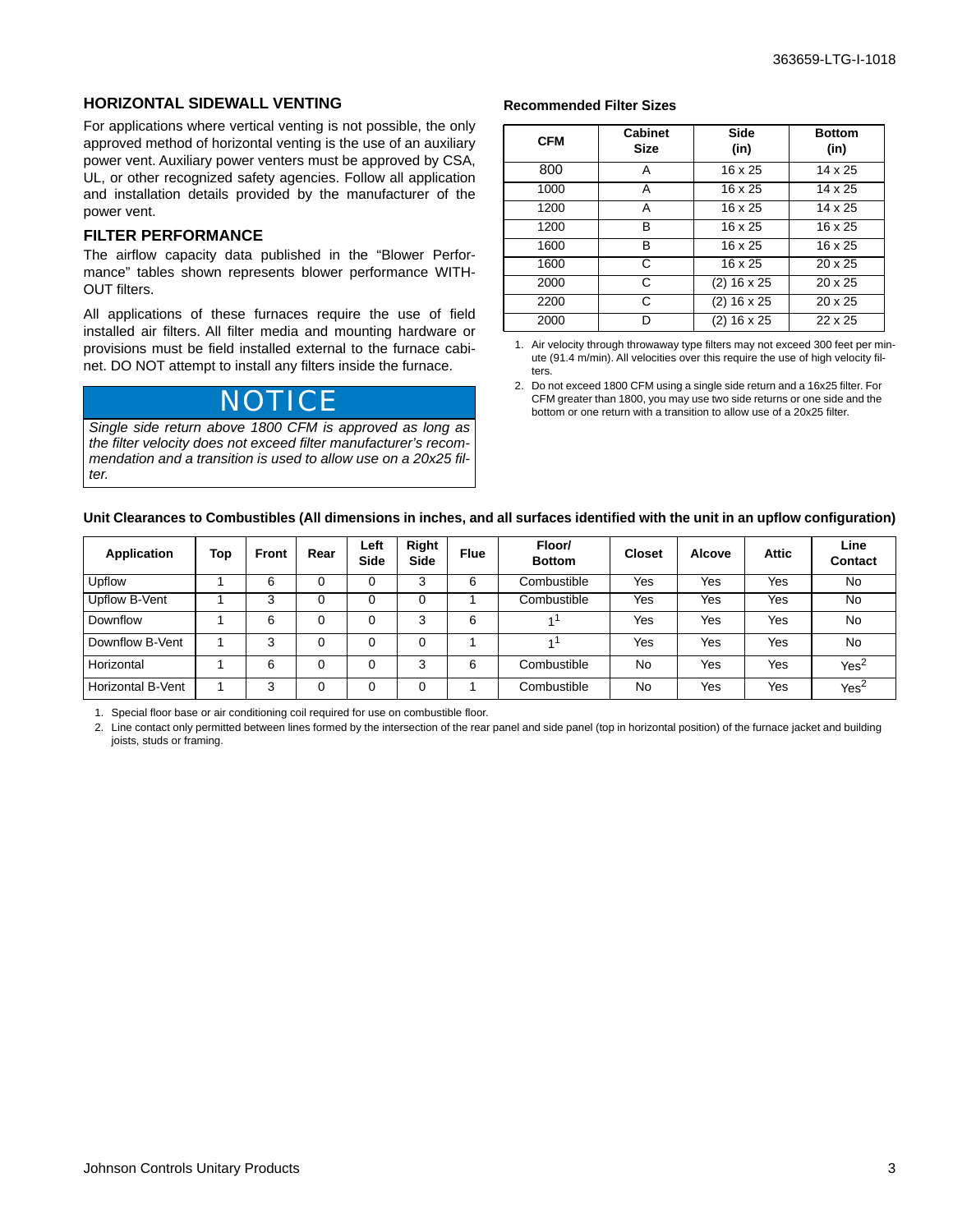### **ACCESSORIES**

**Propane (LP) Conversion Kit - This accessory conversion kit** may be used to convert natural gas units for propane (LP) operation.

S1-1NP0347 - All Models except 130,000 BTU input S1-1NP0501 - 130,000 BTU input only.

**LP Stainless Steel Burner Kit -** This accessory conversion kit may be used to convert existing burners to stainless steel burners for LP use only.

S1-32926889000 - All LP Models

**Natural (NAT) Gas Stainless Steel Burner Kit - This acces**sory kit may be used to replace existing burners with stainless steel burners for NAT gas use only.

S1-32924441000 - All NAT gas Models

**Side Return Filter Racks -** The S1-1SR0200 Kit accommodates a 1", 2" or 4" filter. The S1-1SR0402 Kit accommodates a 1" filter only.

S1-1SR0200 - All Models S1-1SR0402 - All Models

**Bottom Return Filter Racks -** The S1-1BR05\* series are galvanized steel filter racks. The S1-1BR06\* series are pre-painted steel filter racks to match the appearance of the furnace cabinet. The S1-1BR05\* and S1-1BR06\* series filter racks accommodate a 1", 2" or 4" filter.

S1-1BR0514 or S1-1BR0614 - For 14-1/2" cabinets S1-1BR0517 or S1-1BR0617 - For 17-1/2" cabinets S1-1BR0521 or S1-1BR0621 - For 21" cabinets

S1-1BR0524 or S1-1BR0624 - For 24" cabinets

**Masonry Chimney Kits -** This accessory kit allows upflow 80% models to be vented into a tile-lined masonry chimney.

S1-1CK0604 - All 80% Non-modulating Models

**Combustible Floor Base Kit -** These kits are required to prevent potential overheating situations when the furnaces are installed in downflow applications directly onto combustible flooring material. These kits are also required in any applications where the furnace is installed in a downflow configuration without an indoor coil and where the combustible floor base kit provides access for combustible airflow.

S1-1CB0514 - For 14-1/2" cabinets S1-1CB0517 - For 17-1/2" cabinets S1-1CB0521 - For 21" cabinets S1-1CB0524 - For 24" cabinets

**High Altitude Pressure Switches -** For installation where the altitude is less than 5,000 feet, it is not required that the pressure switch be changed. For altitudes above 5,000 feet, see kits below.

S1-1PS3301 - 040, 060, 080, 120 S1-1PS3302 - 100, 130

**Thermostats** - Compatible thermostat controls are available through accessory sourcing. For optimum performance, these outdoor units are fully compatible with our Luxaire Touchscreen Thermostats available through Source1. For more information, see the thermostat section of the Product Equipment Catalog.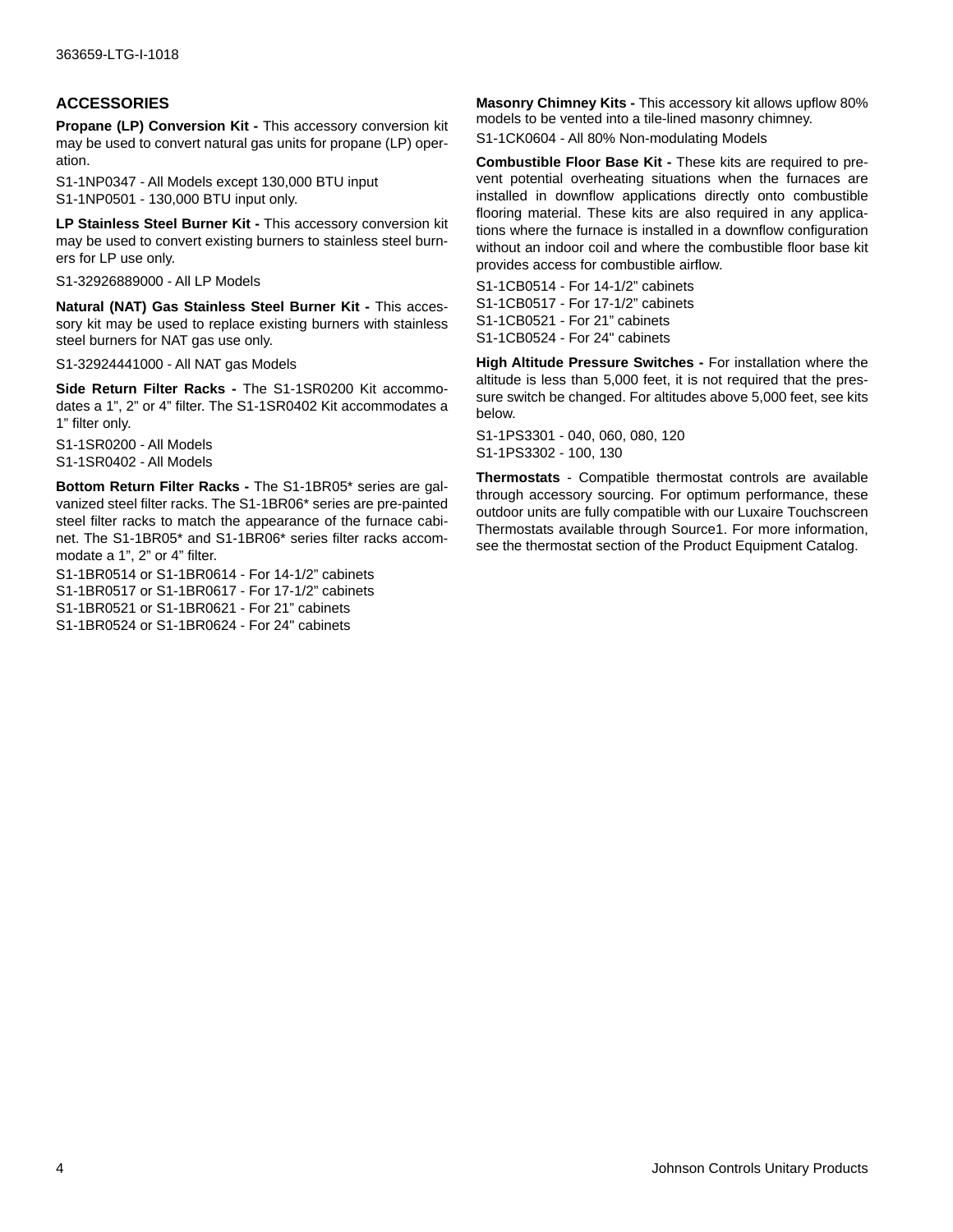# **Blower Performance CFM - Any Position (without filter) - Bottom Return**

|                    |                    | <b>Bottom Airflow Data (SCFM)</b> |      |                  |                  |                  |                  |                  |                  |                   |                  |  |  |  |
|--------------------|--------------------|-----------------------------------|------|------------------|------------------|------------------|------------------|------------------|------------------|-------------------|------------------|--|--|--|
| <b>Models</b>      | Speed              | Ext. Static Pressure (in. H2O)    |      |                  |                  |                  |                  |                  |                  |                   |                  |  |  |  |
|                    |                    | 0.1                               | 0.2  | 0.3              | 0.4              | 0.5              | 0.6              | 0.7              | 0.8              | 0.9               | 1.0              |  |  |  |
|                    | High               | 966                               | 923  | 874              | 804              | $\overline{717}$ | 566              | 386              | 121              | <b>NA</b>         | <b>NA</b>        |  |  |  |
| TG(8,L)S040A08MP11 | <b>Medium High</b> | 813                               | 782  | 743              | 687              | 605              | 464              | 280              | 118              | <b>NA</b>         | <b>NA</b>        |  |  |  |
|                    | <b>Medium Low</b>  | 745                               | 706  | 667              | 619              | $\overline{545}$ | 413              | $\overline{205}$ | $\overline{NA}$  | <b>NA</b>         | <b>NA</b>        |  |  |  |
|                    | Low                | 684                               | 655  | 614              | 565              | 489              | 342              | $\overline{171}$ | <b>NA</b>        | <b>NA</b>         | <b>NA</b>        |  |  |  |
|                    | High               | 1292                              | 1230 | 1160             | 1088             | 1004             | 891              | 760              | 476              | 129               | 129              |  |  |  |
| TG(8,L)S060A10MP11 | <b>Medium High</b> | 1203                              | 1157 | 1105             | 1035             | 942              | 846              | 728              | 485              | $\overline{133}$  | 129              |  |  |  |
|                    | <b>Medium Low</b>  | 1043                              | 1010 | $\overline{962}$ | $\overline{905}$ | 823              | 705              | 491              | 305              | 124               | 123              |  |  |  |
|                    | Low                | 869                               | 845  | 811              | $\overline{772}$ | 708              | 579              | 438              | 178              | $\frac{145}{145}$ | 125              |  |  |  |
|                    | High               | 1358                              | 1341 | 1319             | 1303             | 1275             | 1238             | 1190             | 1130             | 1062              | 943              |  |  |  |
| TG(8,L)S060A12MP11 | <b>Medium High</b> | 1097                              | 1083 | 1075             | 1064             | 1042             | 1024             | 997              | 962              | 906               | 821              |  |  |  |
|                    | <b>Medium Low</b>  | 935                               | 928  | $\overline{920}$ | 899              | 872              | 840              | 809              | $\overline{771}$ | 731               | 659              |  |  |  |
|                    | Low                | 800                               | 779  | 763              | 736              | $\overline{711}$ | 687              | 657              | 622              | 584               | 529              |  |  |  |
|                    | High               | 1329                              | 1307 | 1285             | 1247             | 1195             | 1143             | 1091             | 1027             | 927               | 806              |  |  |  |
| TG(8,L)S080B12MP11 | <b>Medium High</b> | 994                               | 1004 | 1008             | 984              | 970              | 941              | 893              | 839              | 773               | 669              |  |  |  |
|                    | <b>Medium Low</b>  | 786                               | 790  | 782              | 781              | 761              | 743              | 726              | 685              | 630               | 540              |  |  |  |
|                    | Low                | 655                               | 654  | 647              | 629              | 620              | 594              | 560              | 524              | 469               | 399              |  |  |  |
|                    | High               | 1881                              | 1822 | 1783             | 1696             | 1602             | 1539             | 1465             | 1394             | 1267              | 1130             |  |  |  |
|                    | <b>Medium High</b> | 1553                              | 1535 | 1492             | 1456             | 1408             | 1343             | 1279             | 1226             | 1113              | $\frac{1014}{x}$ |  |  |  |
| TG(8,L)S080C16MP11 | <b>Medium Low</b>  | 1312                              | 1286 | 1288             | 1260             | 1205             | 1143             | 1091             | 1029             | 966               | 841              |  |  |  |
|                    | Low                | 1169                              | 1166 | 1128             | 1098             | 1069             | 1032             | 987              | 909              | 835               | $\overline{747}$ |  |  |  |
| TG(8,L)S080C22MP11 | High               | 2811                              | 2725 | 2638             | 2540             | 2448             | 2339             | 2224             | 2111             | 1974              | 1831             |  |  |  |
|                    | <b>Medium High</b> | 2234                              | 2233 | 2147             | 2092             | 2042             | 1974             | 1907             | 1820             | 1705              | 1575             |  |  |  |
|                    | <b>Medium Low</b>  | 1722                              | 1716 | 1690             | 1681             | 1603             | 1553             | 1489             | 1426             | 1335              | 1241             |  |  |  |
|                    | Low                | 1396                              | 1375 | 1348             | 1325             | 1263             | 1200             | 1150             | 1120             | 1052              | 965              |  |  |  |
|                    | High               | 1314                              | 1318 | 1292             | 1265             | 1223             | 1177             | 1119             | 1051             | 971               | 890              |  |  |  |
|                    | <b>Medium High</b> | 1010                              | 1004 | 1003             | 995              | 992              | 956              | 914              | 857              | 798               | 721              |  |  |  |
| TG(8,L)S100B12MP11 | Medium Low         | 812                               | 805  | 796              | 786              | $\overline{777}$ | $\overline{754}$ | $\overline{727}$ | 685              | 626               | 560              |  |  |  |
|                    | Low                | 661                               | 659  | 644              | 623              | 614              | 605              | 568              | 532              | 482               | 399              |  |  |  |
|                    | High               | 2069                              | 2014 | 1956             | 1885             | 1820             | 1748             | 1668             | 1577             | 1468              | 1362             |  |  |  |
| TG(8,L)S100C16MP11 | <b>Medium High</b> | 1662                              | 1656 | 1639             | 1608             | 1586             | 1544             | 1491             | 1421             | 1338              | 1204             |  |  |  |
|                    | Medium             | 1368                              | 1371 | 1377             | 1376             | 1367             | 1334             | 1295             | 1250             | 1188              | 1104             |  |  |  |
|                    | Low                | 1016                              | 1014 | 1018             | 1030             | $\frac{1012}{2}$ | 996              | 975              | 944              | 898               | 852              |  |  |  |
|                    | High               | 2893                              | 2774 | 2687             | 2589             | 2478             | 2376             | 2255             | 2120             | 1978              | 1824             |  |  |  |
| TG(8,L)S100C20MP11 | Medium High        | 2272                              | 2243 | 2204             | 2169             | 2086             | 2018             | 1940             | 1842             | 1743              | 1602             |  |  |  |
|                    | Medium Low         | 1765                              | 1752 | 1737             | 1718             | 1674             | 1619             | 1561             | 1493             | 1437              | 1312             |  |  |  |
|                    | Low                | 1425                              | 1380 | 1409             | 1378             | 1307             | 1274             | 1226             | 1180             | 1113              | 1025             |  |  |  |
|                    | <b>High</b>        | 1752                              | 1724 | 1702             | 1664             | 1600             | 1542             | 1454             | 1372             | 1264              | 1119             |  |  |  |
| TG8S120C16MP11     | <b>Medium High</b> | 1469                              | 1449 | 1453             | 1420             | 1382             | 1344             | 1269             | 1197             | 1118              | 1022             |  |  |  |
|                    | <b>Medium Low</b>  | 1248                              | 1235 | 1226             | 1207             | 1179             | 1133             | 1077             | 992              | 922               | 841              |  |  |  |
|                    | Low                | 1076                              | 1076 | 1046             | 1025             | $\frac{1002}{2}$ | 968              | 927              | 869              | 784               | 707              |  |  |  |
|                    | <b>High</b>        | 2701                              | 2620 | 2533             | 2429             | 2338             | 2227             | 2112             | 1993             | 1861              | 1706             |  |  |  |
| TG(8,L)S120C20MP11 | <b>Medium High</b> | 2125                              | 2083 | 2046             | 1994             | 1955             | 1901             | 1857             | 1737             | 1621              | 1497             |  |  |  |
|                    | <b>Medium Low</b>  | 1664                              | 1664 | 1647             | 1619             | 1580             | 1555             | 1468             | 1392             | 1332              | 1226             |  |  |  |
|                    | Low                | 1358                              | 1339 | 1330             | 1318             | 1286             | 1235             | 1185             | 1141             | 1060              | 938              |  |  |  |
|                    | <b>High</b>        | 2823                              | 2714 | 2613             | 2507             | 2399             | 2282             | 2170             | 2042             | 1908              | 1761             |  |  |  |
| TG8S130D20MP11     | <b>Medium High</b> | 2242                              | 2188 | 2154             | 2102             | 2045             | 1970             | 1887             | 1792             | 1673              | 1537             |  |  |  |
|                    | <b>Medium Low</b>  | 1805                              | 1791 | 1738             | 1725             | 1675             | 1623             | 1567             | 1487             | 1394              | 1256             |  |  |  |
|                    | Low                | 1425                              | 1427 | 1403             | 1335             | 1324             | 1280             | 1236             | 1176             | 1103              | 996              |  |  |  |

1. Airflow expressed in standard cubic feet per minute (CFM).

2. Motor voltage at 115 V.